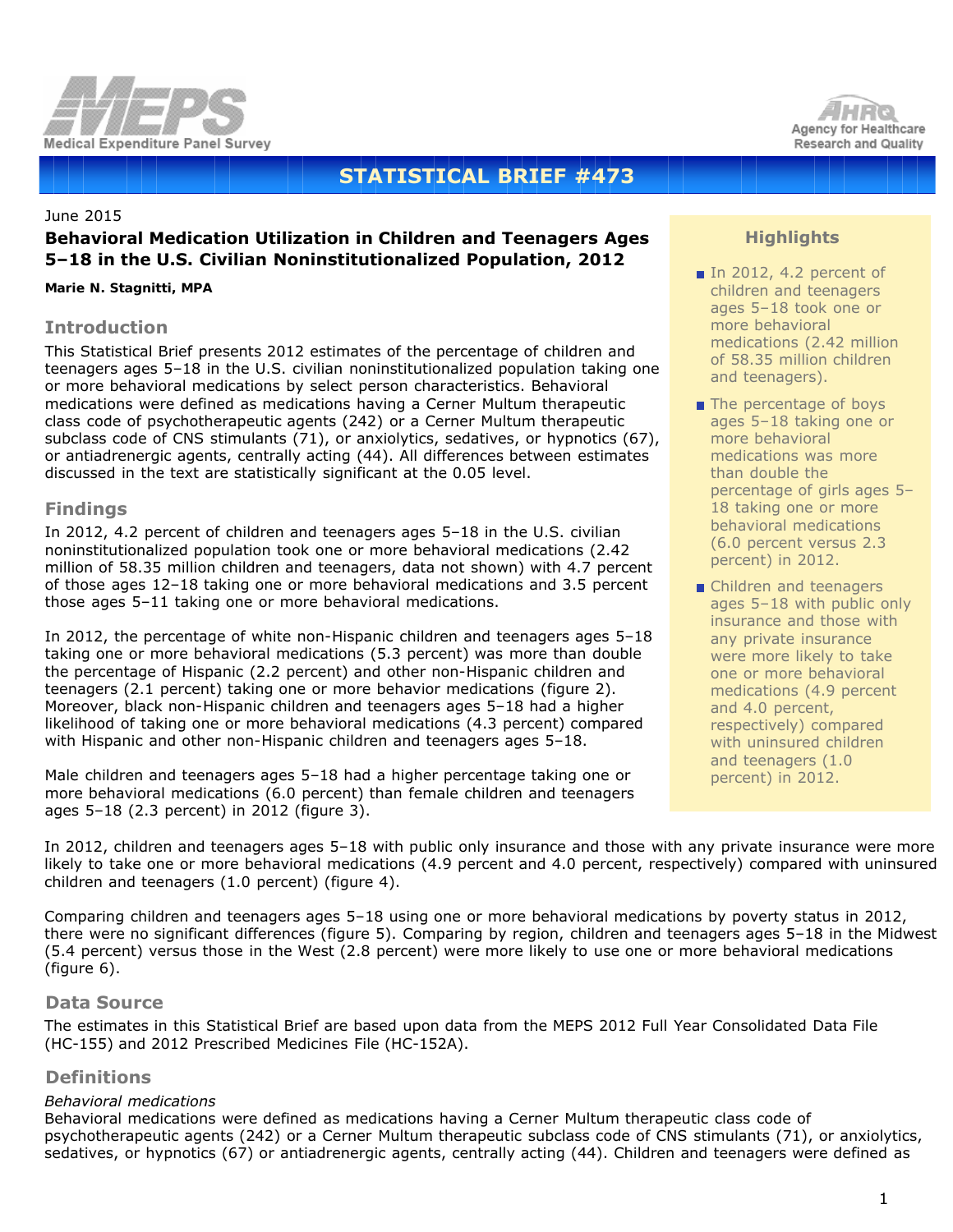taking a behavioral medication if a medication in any of these therapeutic classes/subclasses was purchased for them during the year.

# *Age*

Age was defined using the last available age in 2012 for each sampled person.

#### *Race/ethnicity*

Classification by race/ethnicity was based on information reported for each family member. Respondents were asked if each family member's race was best described as American Indian, Alaska Native, Asian or Pacific Islander, black, white, or other. They also were asked if each family member's main national origin or ancestry was Puerto Rican; Cuban; Mexican, Mexicano, Mexican American, or Chicano; other Latin American; or other Spanish. All persons whose main national origin or ancestry was reported in one of these Hispanic groups, regardless of racial background, were classified as Hispanic. Since the Hispanic grouping can include black Hispanic, white Hispanic, Asian and Pacific Islanders Hispanic, and other Hispanic, the race categories of black, white, Asian and Pacific Islanders, and other do not include Hispanics. MEPS respondents who reported other single or multiple races and were non-Hispanic were included in the other category. For this analysis, the following classification by race and ethnicity was used: Hispanic (of any race), non-Hispanic blacks single race, non-Hispanic whites single race, and non-Hispanic others.

#### *Health insurance status*

Individuals were classified in the following three insurance categories, based on household responses to health insurance status questions:

- Any private health insurance: Individuals who, at any time during the year, had insurance that provides coverage for hospital and physician care (other than Medicare, Medicaid/CHIP, or other public hospital/physician coverage) were classified as having private insurance. Coverage by TRICARE (Armed Forces-related coverage) was also included as private health insurance. Insurance that provides coverage for a single service only, such as dental or vision coverage, was not included.
- Public coverage only: Individuals were considered to have public coverage only if they met both of the following criteria: 1) they were not covered by private insurance at any time during the year, and 2) they were covered by any of the following public programs at any point during the year: Medicare, Medicaid/CHIP, or other public hospital/physician coverage.
- Uninsured: The uninsured were defined as people not covered by private hospital/physician insurance, Medicare, TRICARE, Medicaid/CHIP, or other public hospital/physician programs at any time during the entire year or period of eligibility for the survey.

#### *Poverty status*

Sample persons were classified according to the total yearly income of their family. Within a household, all people related by blood, marriage, or adoption were considered to be a family. Poverty status categories are defined by the ratio of family income to the federal income thresholds, which control for family size and age of the head of family. Poverty status was based on annual income in 2012. Poverty status categories are defined as follows:

- Poor: Persons in families with income less than or equal to the poverty line, including those who had negative income.
- Near poor: Persons in families with income over the poverty line through 125 percent of the poverty line.
- Low income: Persons in families with income over 125 percent through 200 percent of the poverty line.
- Middle income: Persons in families with income over 200 percent through 400 percent of the poverty line.
- High income: Persons in families with income over 400 percent of the poverty line.

#### *Region*

Each MEPS sample person was classified as living in one of the following four regions as defined by the U.S. Census Bureau:

- Northeast—Maine, New Hampshire, Vermont, Massachusetts, Rhode Island, Connecticut, New York, New Jersey, and Pennsylvania.
- Midwest—Ohio, Indiana, Illinois, Michigan, Wisconsin, Minnesota, Iowa, Missouri, North Dakota, South Dakota, Nebraska, and Kansas.
- South—Delaware, Maryland, District of Columbia, Virginia, West Virginia, North Carolina, South Carolina, Georgia, Florida, Kentucky, Tennessee, Alabama, Mississippi, Arkansas, Louisiana, Oklahoma, and Texas.
- West—Montana, Idaho, Wyoming, Colorado, New Mexico, Arizona, Utah, Nevada, Washington, Oregon, California, Alaska, and Hawaii.

# **About MEPS-HC**

2 MEPS-HC is a nationally representative longitudinal survey that collects detailed information on health care utilization and expenditures, health insurance, and health status, as well as a wide variety of social, demographic, and economic characteristics for the U.S. civilian noninstitutionalized population. It is cosponsored by the Agency for Healthcare Research and Quality and the National Center for Health Statistics.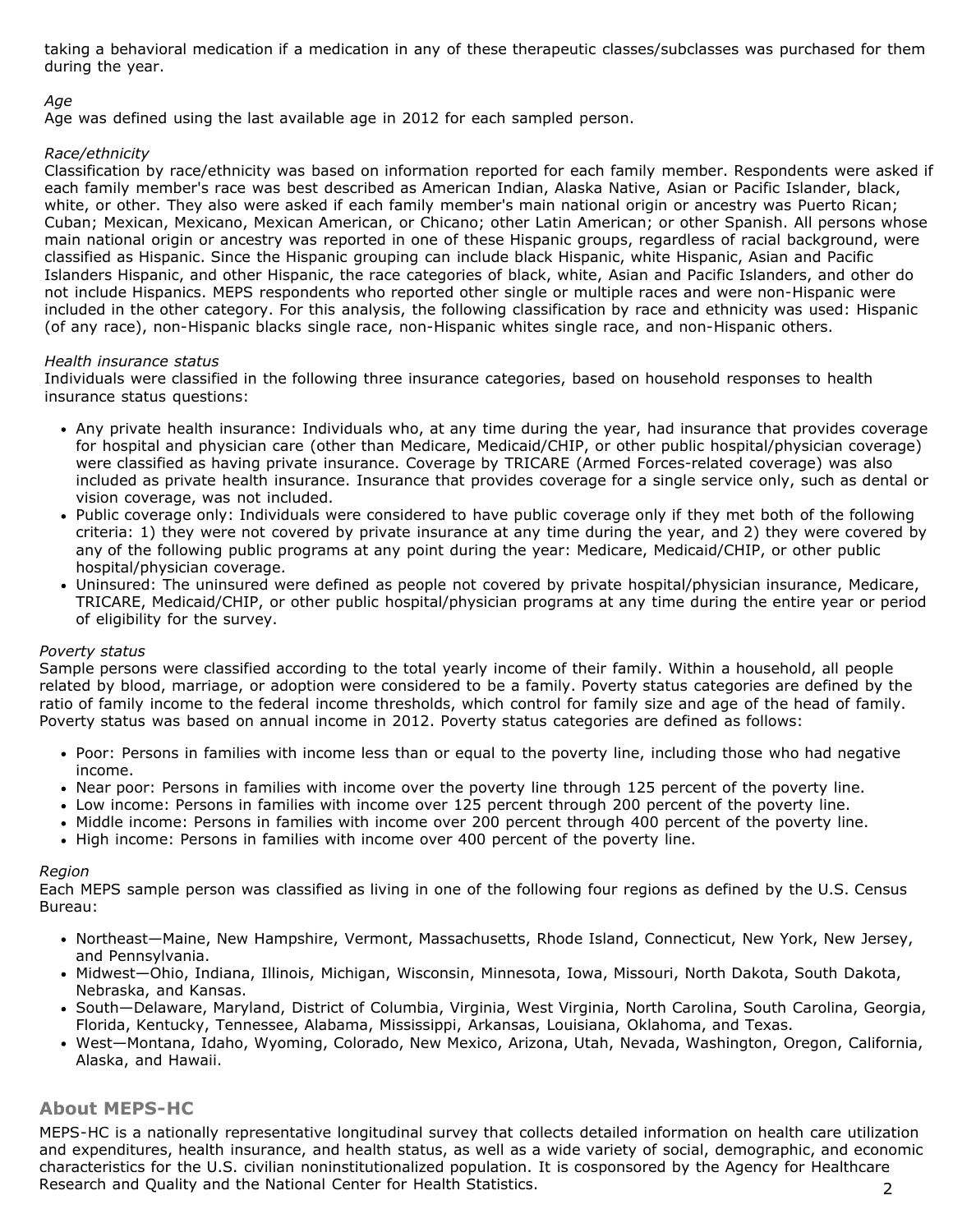MEPS expenditure data are derived from both the Medical Provider Component (MPC) and Household Component (HC). MPC data are generally used for hospital-based events (e.g., inpatient stays, emergency room visits, and outpatient department visits), prescribed medicine purchases, and home health agency care. Office-based physician care estimates use a mix of HC and MPC data while estimates for non-physician office visits, dental and vision services, other medical equipment and services, and independent provider home health care services are based on HC provided data. Details on the estimation process can be found in Machlin, S.R. and Dougherty, D.D. Overview of Methodology for Imputing Missing Expenditure Data in the Medical Expenditure Panel Survey. Methodology Report No. 19. March 2007. Agency for Healthcare Research and Quality, Rockville, MD.

[http://www.meps.ahrq.gov/mepsweb/data\\_files/publications/mr19/mr19.pdf](http://www.meps.ahrq.gov/mepsweb/data_files/publications/mr19/mr19.pdf)

For more information about MEPS, call the MEPS information coordinator at AHRQ (301) 427-1656 or visit the MEPS Web site at [http://www.meps.ahrq.gov/.](http://www.meps.ahrq.gov/)

#### **References**

For a detailed description of the MEPS-HC survey design, sample design, and methods used to minimize sources of nonsampling error, see the following publications:

Cohen, J. *Design and Methods of the Medical Expenditure Panel Survey Household Component*. MEPS Methodology Report No. 1. AHCPR Pub. No. 97-0026. Rockville, MD. Agency for Health Care Policy and Research, 2001. [http://www.meps.ahrq.gov/mepsweb/data\\_files/publications/mr1/mr1.pdf](http://www.meps.ahrq.gov/mepsweb/data_files/publications/mr1/mr1.pdf)

Cohen, S. *Sample Design of the 1996 Medical Expenditure Panel Survey Household Component*. MEPS Methodology Report No. 2. AHCPR Pub. No. 97-0027. Rockville, MD. Agency for Health Care Policy and Research, 2001. [http://www.meps.ahrq.gov/mepsweb/data\\_files/publications/mr2/mr2.pdf](http://www.meps.ahrq.gov/mepsweb/data_files/publications/mr2/mr2.pdf)

Cohen, S. Design Strategies and Innovations in the Medical Expenditure Panel Survey. *Medical Care*, July 2003: 41(7) Supplement: III-5–III-12.

Ezzati-Rice, T.M., Rohde, F., Greenblatt, J. *Sample Design of the Medical Expenditure Panel Survey Household Component, 1998–2008*. Methodology Report No. 22. March 2008. Agency for Healthcare Research and Quality, Rockville, MD. [http://www.meps.ahrq.gov/mepsweb/data\\_files/publications/mr22/mr22.pdf](http://www.meps.ahrq.gov/mepsweb/data_files/publications/mr22/mr22.pdf)

#### **Suggested Citation**

Stagnitti, M.N. *Behavioral Medication Utilization in Children and Teenagers Ages 5–18 in the U.S. Civilian Noninstitutionalized Population, 2012*. Statistical Brief #473. June 2015. Agency for Healthcare Research and Quality, Rockville, MD. [http://meps.ahrq.gov/mepsweb/data\\_files/publications/st473/stat473.pdf](http://meps.ahrq.gov/mepsweb/data_files/publications/st473/stat473.pdf)

\* \* \*

AHRQ welcomes questions and comments from readers of this publication who are interested in obtaining more information about access, cost, use, financing, and quality of health care in the United States. We also invite you to tell us how you are using this Statistical Brief and other MEPS data and tools and to share suggestions on how MEPS products might be enhanced to further meet your needs. Please email us at [MEPSProjectDirector@ahrq.hhs.gov](mailto:MEPSProjectDirector@ahrq.hhs.gov) or send a letter to the address below:

Steven B. Cohen, PhD, Director Center for Financing, Access, and Cost Trends Agency for Healthcare Research and Quality 540 Gaither Road Rockville, MD 20850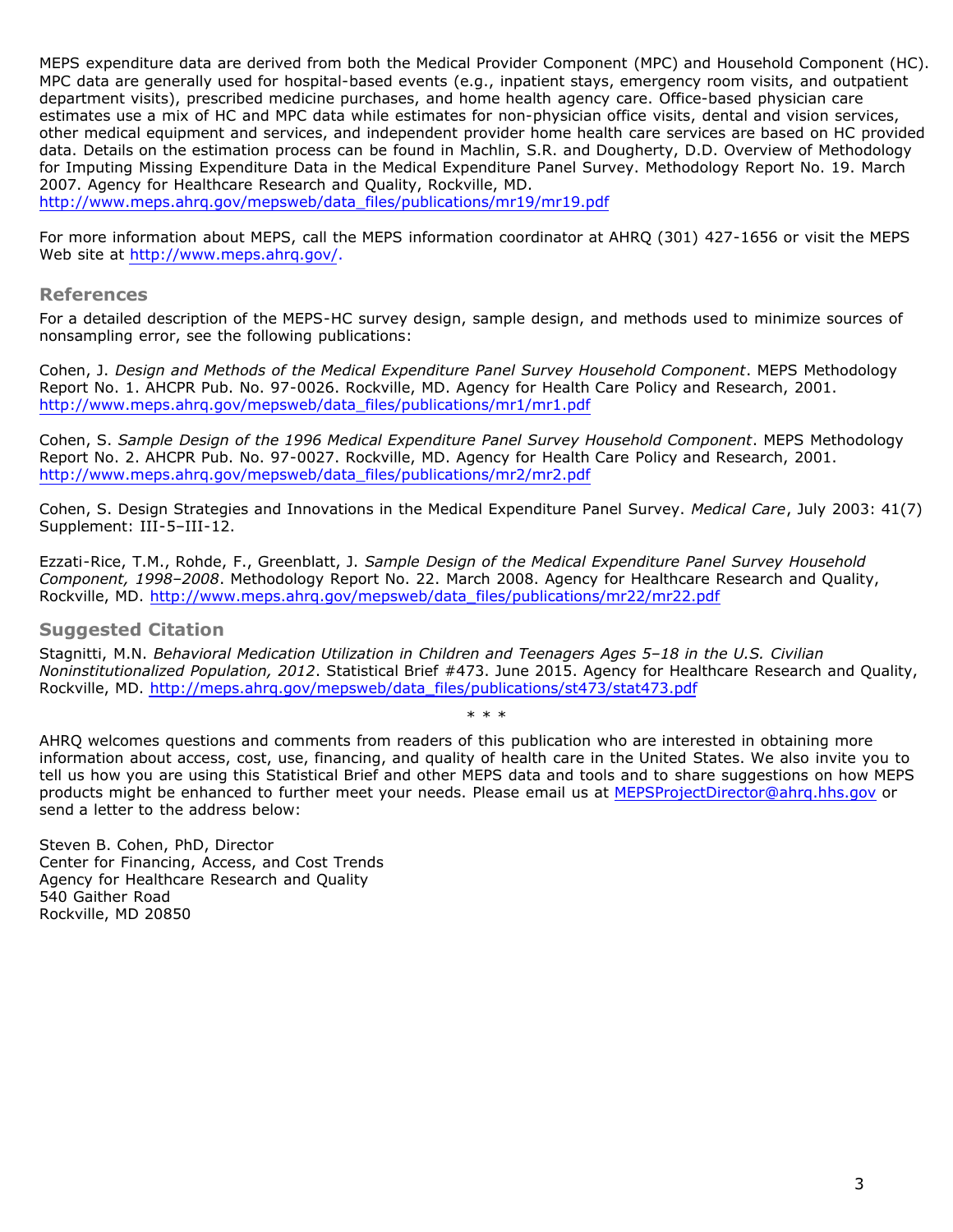

Statistical Brief #473: Behavioral Medication Utilization in Children and Teenagers Ages 5–18 in the U.S. Civilian Noninstitutionalized Population, 2012 4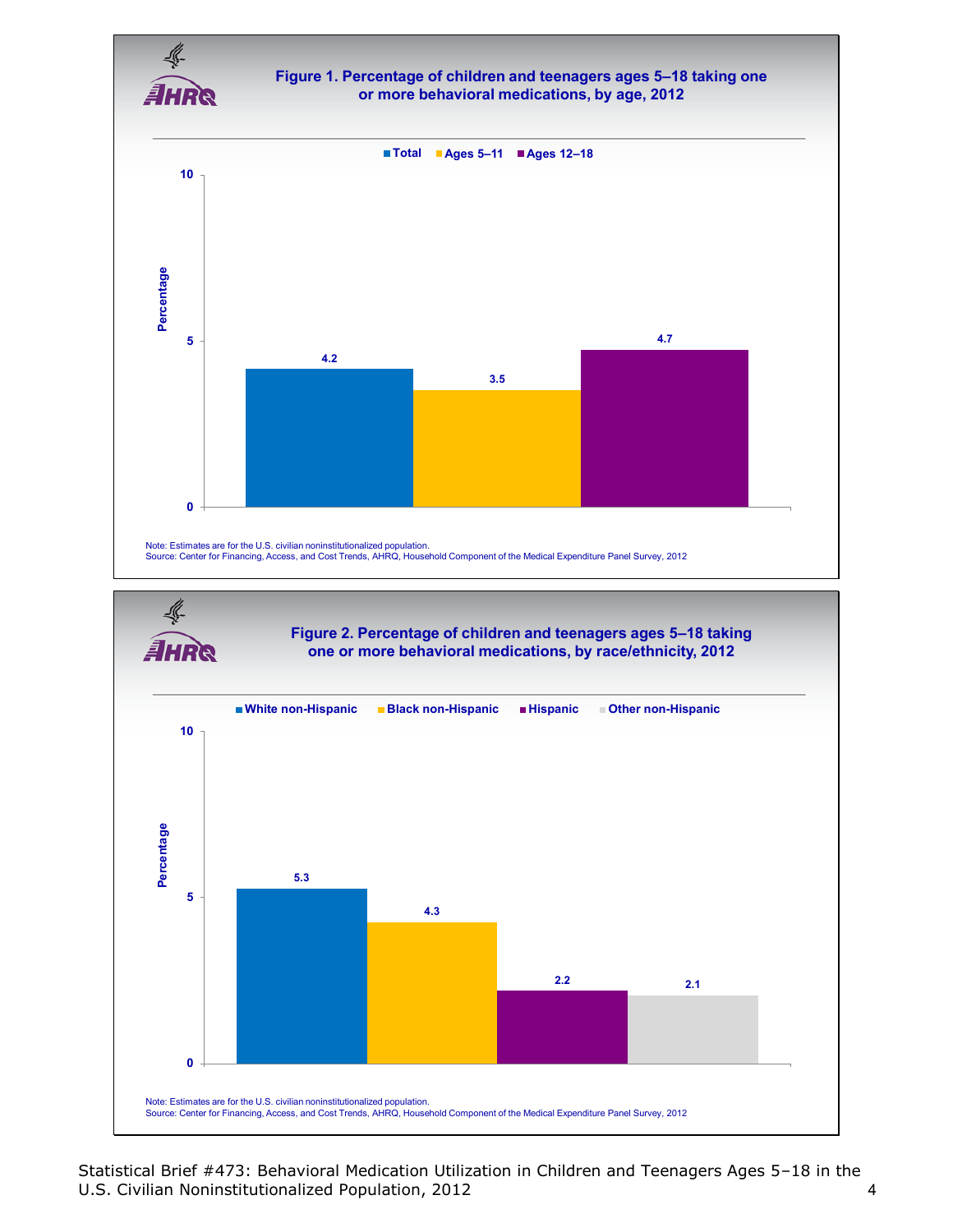

#### **Figure 3. Percentage of children and teenagers ages 5–18 taking one or more behavioral medications, by sex, 2012**



Statistical Brief #473: Behavioral Medication Utilization in Children and Teenagers Ages 5–18 in the U.S. Civilian Noninstitutionalized Population, 2012